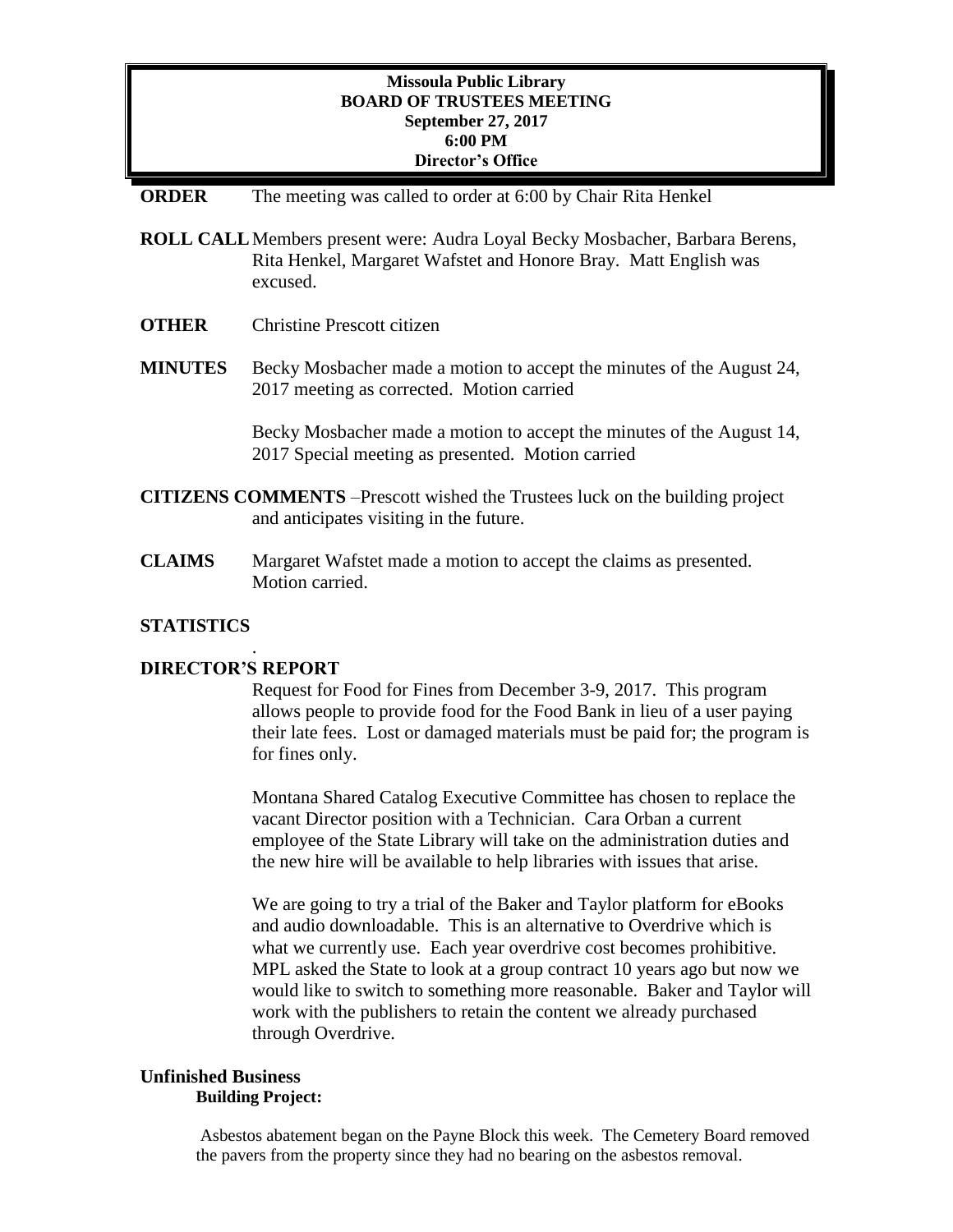MSR will not be in Missoula in September. Further design is in progress and since the design has not changed significantly it is more cost effective for a meeting in late October or early November.

### **OTHER OLD BUSINESS:**

Policy- **Unattended Children**

# **Unattended Child Policy**

Missoula Public Library welcomes children to use its facilities and services. The responsibility for the care, safety, and behavior of children using the library rests with the parent, legal guardian, or designated caregiver. School age children may use the library unattended, subject to other rules and regulations of the library concerning behavior, conduct, and demeanor (see the Library's Patron Disruptive Behavior policy).

Should an unattended child exhibit disruptive behavior, library staff will attempt to contact the parent or legal guardian of the unattended child. In the event that the parent or legal guardian cannot be reached within 30 minutes, local law enforcement officials will be called. Two staff members will wait with the child until law enforcement officers arrive.

Teachers, daycare providers, or other youth leaders may not leave groups of unattended students in the library regardless of the age of the students. Parents or guardians of children of any age who have special needs must remain with their children at all times while they are in the library.

Parents should be aware of the library's hours and keep in mind that those hours may change due to holiday schedules, inclement weather, or other unforeseen emergencies. Parents must pick up children at least 5 minutes before the library's posted closing time.

If an unattended child is alone at closing time, the staff will ask the child to contact his/her parent. If no one can be reached on the first attempt, the staff will contact local law enforcement officials to assume responsibility for the child. Two staff members will remain with the child inside the library entrance until law enforcement officials arrive. A note will be placed on the Front Street door of the library notifying the parent, legal guardian, or designated caregiver that the child is in the care of local law enforcement officials.

Under no circumstances shall a library staff member transport any patron. (Approved 7/8/90) (Revised 9/00; 4/03; 2/05; 7/06) (Revised 2010) (Revised 2017)

# **NEW BUSINESS**

**Director's Salary –** HR contacted Rita about the 2.5% increase given to Department Heads and wanted to know if the Library Director was to receive the increase also. Becky Mosbacher made a motion to increase the Library Director's salary by 2.5% retroactive to July 1, 2017. Motion carried.